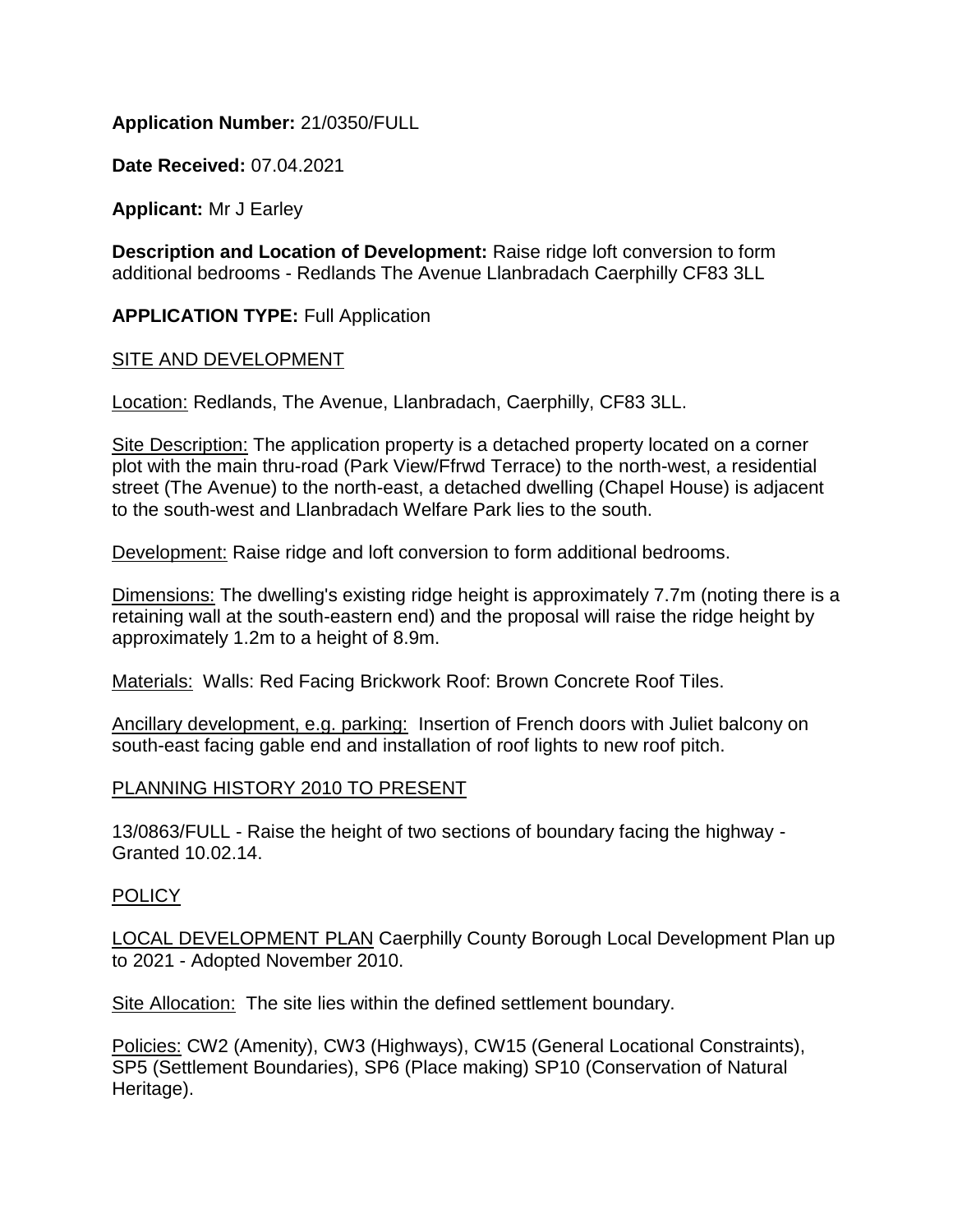NATIONAL POLICY Future Wales: the National Plan 2040, Planning Policy Wales (Edition 11), Technical Advice Note 12: Design.

## SUPPLEMENTARY PLANNING GUIDANCE

Supplementary Planning Guidance note LDP 7 (Householder Development).

## ENVIRONMENTAL IMPACT ASSESSMENT

Did the application have to be screened for an EIA? No.

Was an EIA required? No.

## COAL MINING LEGACY

Is the site within an area where there are mining legacy issues? This is a Low risk area, and so it is intended to attach an informative note about mining conditions in the area.

## **CONSULTATION**

Llanbradach & Pwllypant Community Council - Raised objection due to the raised ridge height not being in keeping with neighbouring terraced houses.

Ecologist - Requests an advisory note on bats be included on any decision.

# ADVERTISEMENT

Extent of advertisement: The application was advertised via neighbour notification letter.

Response: No responses were received relative to the consultation exercise.

Summary of observations: None.

# SECTION 17 CRIME AND DISORDER ACT

What is the likely effect of the determination of this application on the need for the Local Planning Authority to do all it reasonably can to prevent crime and disorder in its area? It is not considered that crime and disorder will be materially affected by the development.

# EU HABITATS DIRECTIVE

Does the development affect any protected wildlife species? Based on current evidence, this is unlikely to be a significant issue in this case, but an advisory note will be attached to the consent and sent to the applicant as a precautionary measure.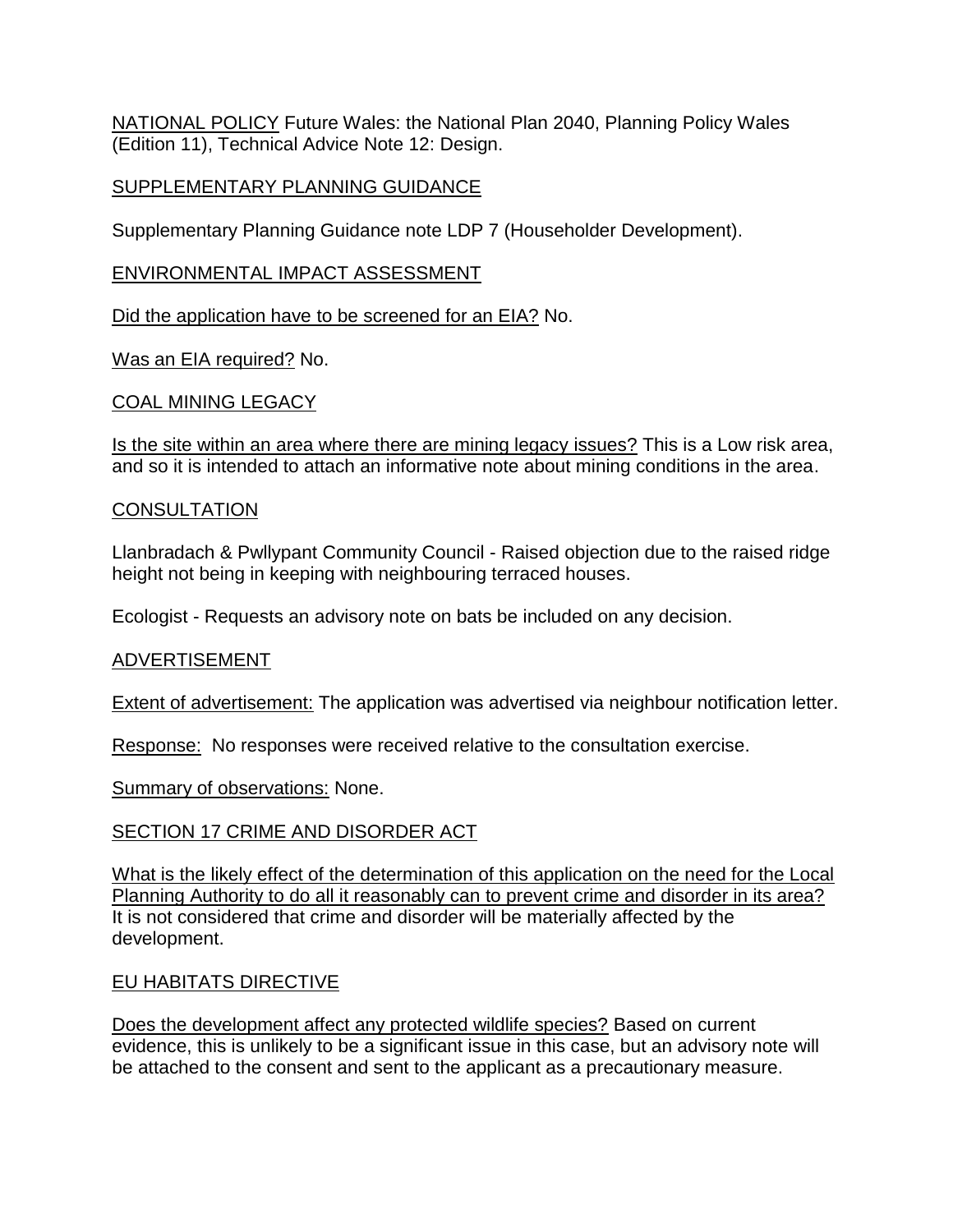## COMMUNITY INFRASTRUCTURE LEVY (CIL)

Is this development Community Infrastructure Levy liable? The development is not chargeable as the additional internal floorspace created is below 100sqm.

### ANALYSIS

Policies: The application has been considered in accordance with national planning policy and guidance, local plan policy and supplementary planning guidance. The main considerations for the application are the impact on neighbour amenity and the visual appearance of the development on the character of the area.

The application property is located on a corner plot and is understood to have been approved in the 1980's on a site that once housed a Chapel. The dwelling is therefore considerably newer than the adjacent house (Chapel House) and those terrace properties within the area on Park View/Ffrwd Terrace and The Avenue. In this existing context and street scene the application property is already substantially different in appearance to those other dwellings in that it is constructed of red brick rather than the stone and render typically present on nearby properties. It is detached and along with Chapel House is different to the predominant pattern of terraced and semi-detached properties in the immediate vicinity.

The proposed works will increase the ridge height of the application property by approximately 1.2m to provide two additional bedrooms and a bathroom within the roof space. The adjacent property to the south-west (Chapel House) is orientated with its ridge at approximately 90 degrees to the application property and is set further forward (north-west) closer to Park View and as such Chapel House is set at a slightly higher level than the application property. There are intervening roads between the application property and other dwellings and it is considered that the increase in ridge height will be visually acceptable and will not harm the character of the area. It accords with adopted Local Development Plan Policy SP6 (Placemaking).

The impact on neighbour amenity has been considered. The adjacent detached property (Chapel House) has its front elevation facing Park View and fenestration on the rear elevation faces south-east towards the Llanbradach Park. The application property is already visible from the rear amenity area and rear fenestration of Chapel House but is located to the side and Chapel House benefits from open views of the parkland. The ridge height increase is considered to have an acceptable impact in terms of light, outlook, privacy and overshadowing for the occupiers of Chapel House.

The application property is separated from other properties by existing roads. A terrace dwelling on the corner of Ffrwd Terrace (number 19) has limited fenestration directly facing the application site (one small ground floor window and the entrance door, with primary windows facing either onto Ffrwd Terrace or rearwards with outlook to the south-east. A pair of terraced properties (1 and 2 The Avenue) further south-east on the opposite side of The Avenue from the application dwelling have their primary outlook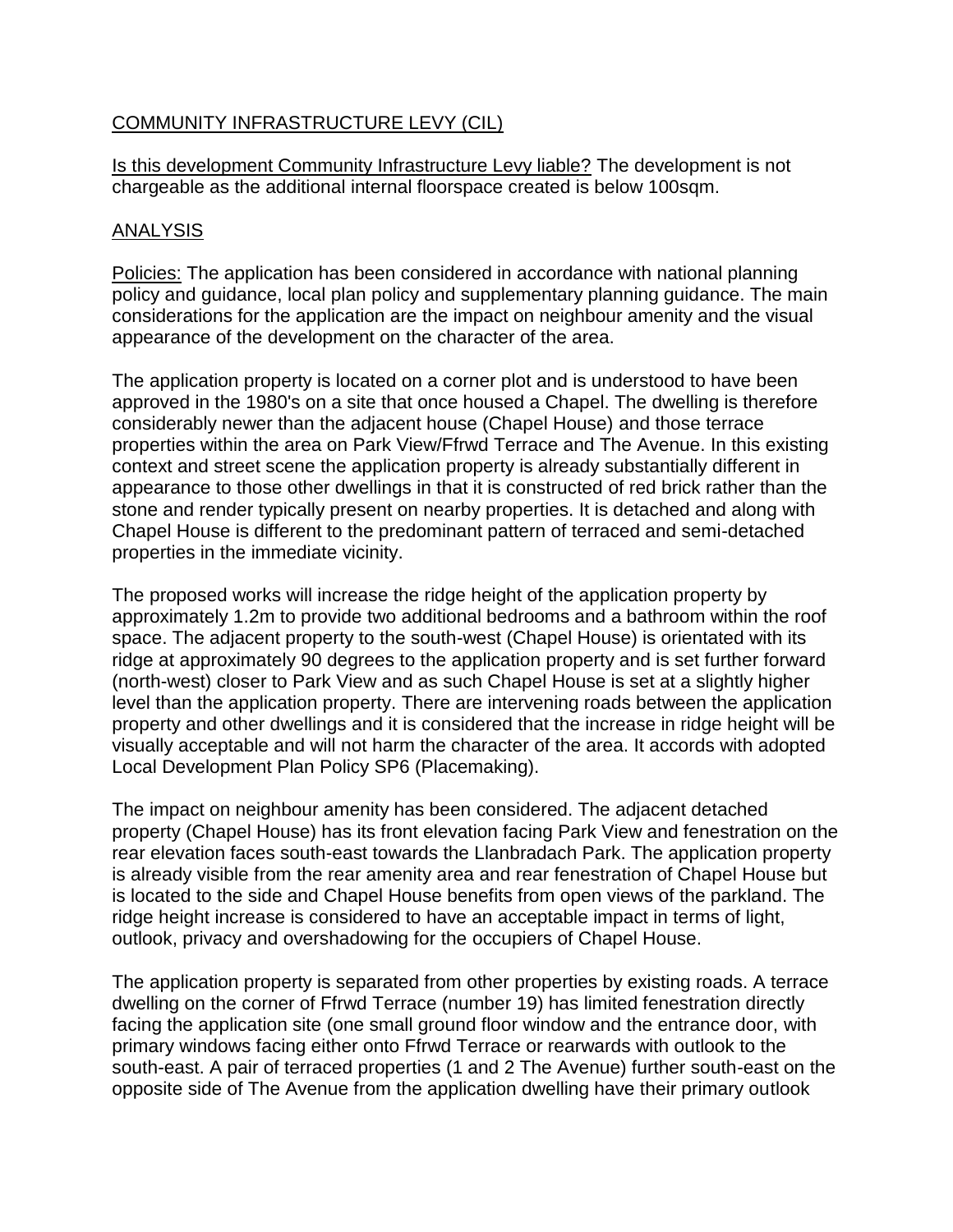over the park with angled views of the application property. The terrace properties on the north-west of Park View are separated from the application property by a distance of approximately 21m. The proposed French doors and Juliet balcony to be inserted into the new apex of the south-east facing gable end of the application property will primarily overlook the parkland and the views will be similar to other existing windows in this end elevation. It is considered that there will be no unacceptable impact on privacy to existing properties in the area, given the angled nature of views from the French doors to surrounding properties and the general outlook which view primarily over the public realm and public facing front elevations of properties. The proposed roof lights will also have an acceptable impact on neighbour amenity. It is not considered that any surrounding dwelling will be unacceptably impacted by the proposed development. The development accords with Policy CW2 (Amenity).

The application property will not require additional parking provision under the adopted Parking Guidelines and the development accords with Policy CW3 (Highways).

Comments from consultees: The Community Council raised an objection due to their view that the raised ridge would not be in keeping with the neighbouring terraced houses. In respect of the objection raised, as considered above, the application property in its current form is substantially different in appearance to the other dwellings in the area. The terrace dwellings referred to are separated from the application site by intervening roads and the scale of the ridge height increase is not so substantial to appear out of keeping with other properties in the area. The sloping topography of the area is such that there is variation in ridge heights along roads such as The Avenue and it is not considered that the development will be out of keeping with the character of the area noting the existing appearance of the application property.

### Comments from public: None.

Other material considerations: The duty to improve the economic, social, environmental and cultural well-being of Wales, has been considered in accordance with the sustainable development principle, under section 3 of the Well-Being of Future Generations (Wales) Act 2015. In reaching the recommendation below, the ways of working set out at section 5 of that Act have been taken into account, and it is considered that the recommendation is consistent with the sustainable development principle as required by section 8 of that Act.

Future Wales - The National Plan 2040 was published on 24 February 2021 and forms part of the statutory development plan for the county borough. In addition to this Planning Policy Wales (PPW) has been amended to take account of Future Wales and PPW Edition 11 has also been published on 24th February 2021. In reaching the conclusion below full account has been taken of both Future Wales and PPW Edition 11 and where they are particularly pertinent to the consideration of the proposals they have been considered as part of the officer's report. It is considered that the recommendation(s) in respect of the proposals is (are) in conformity with both Future Wales and PPW Edition 11.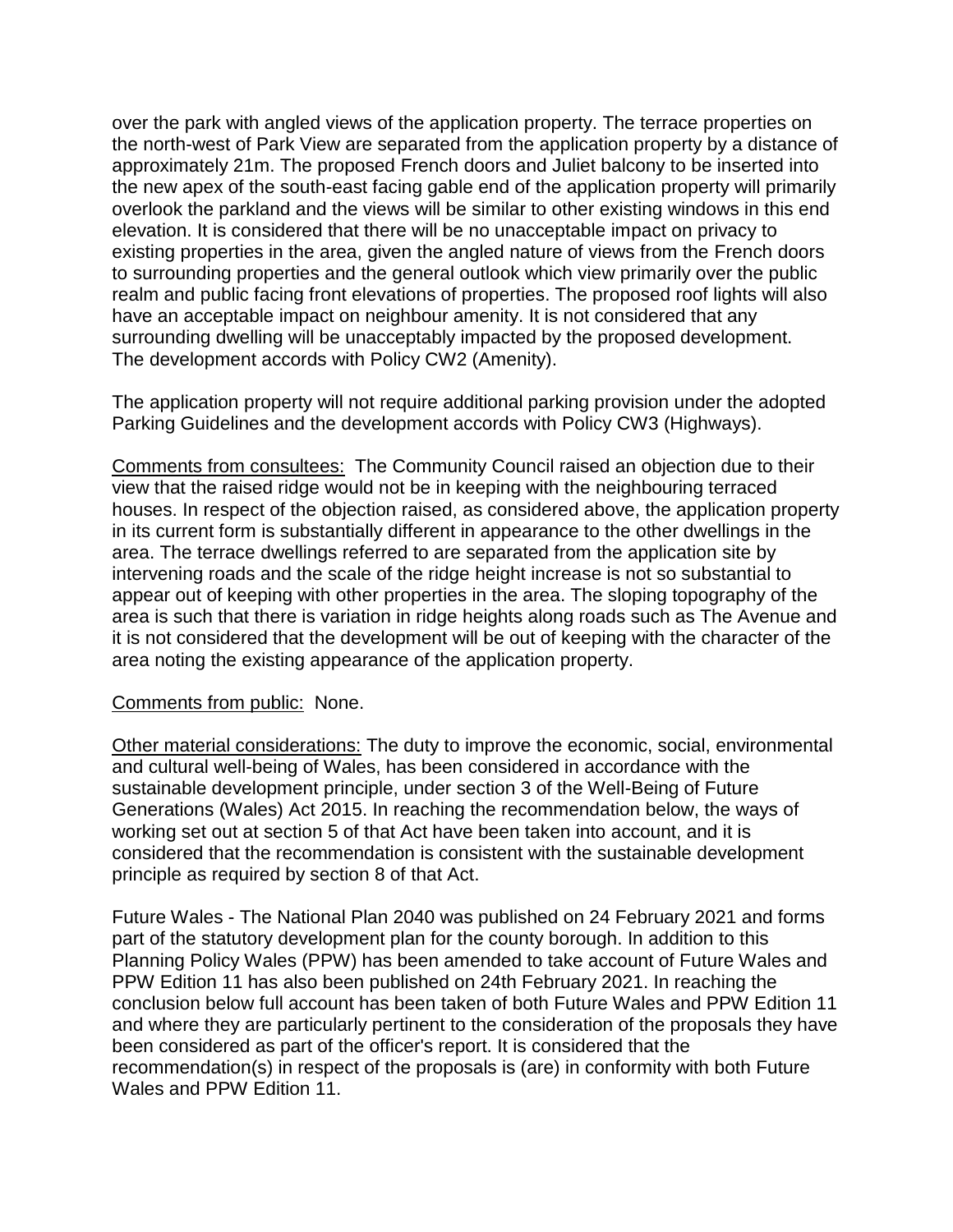The proposed development is considered to be acceptable in its design and form and will have an acceptable impact on neighbour amenity. It is recommended for approval accordingly.

RECOMMENDATION that Permission be GRANTED

This permission is subject to the following condition(s)

- 01) The development hereby permitted shall be begun before the expiration of five years from the date of this permission. REASON: To comply with the provisions of Section 91 of the Town and Country Planning Act 1990.
- 02) The development shall be carried out in accordance with the following approved plans and documents: Site Location Plan, drawing reference OS 01; Proposed Plans, drawing reference PR01; REASON: To ensure that the development is carried out only as approved by the Local Planning Authority.
- 03) The materials to be used in the construction of the external surfaces of the development hereby permitted shall match those of the existing building. REASON: In the interests of the visual amenities of the area in accordance with policy CW2 of the adopted Caerphilly County Borough Local Development Plan up to 2021.
- 04) Notwithstanding the provisions of the Town and Country Planning (General Permitted Development) Order 1995 (or any order revoking and re-enacting that order) with or without modification, no windows or dormer windows, other than those expressly authorised by this permission, shall be constructed without the approval of the Local Planning Authority. REASON: In the interests of residential amenity in accordance with policy CW2 of the adopted Caerphilly County Borough Local Development Plan up to 2021.
- 05) Notwithstanding the provisions of the Town and Country Planning (General Permitted Development) Order 1995 (or any order revoking and re-enacting that order) with or without modification, no enlargement to the dwelling consisting of an addition to or alteration to its roof shall be constructed without the approval of the Local Planning Authority.

REASON: In the interests of residential amenity in accordance with policy CW2 of the adopted Caerphilly County Borough Local Development Plan up to 2021.

### Advisory Note(s)

Many species of bat depend on buildings for roosting, with each having its own preferred type of roost. Most species roost in crevices such as under ridge tiles, behind